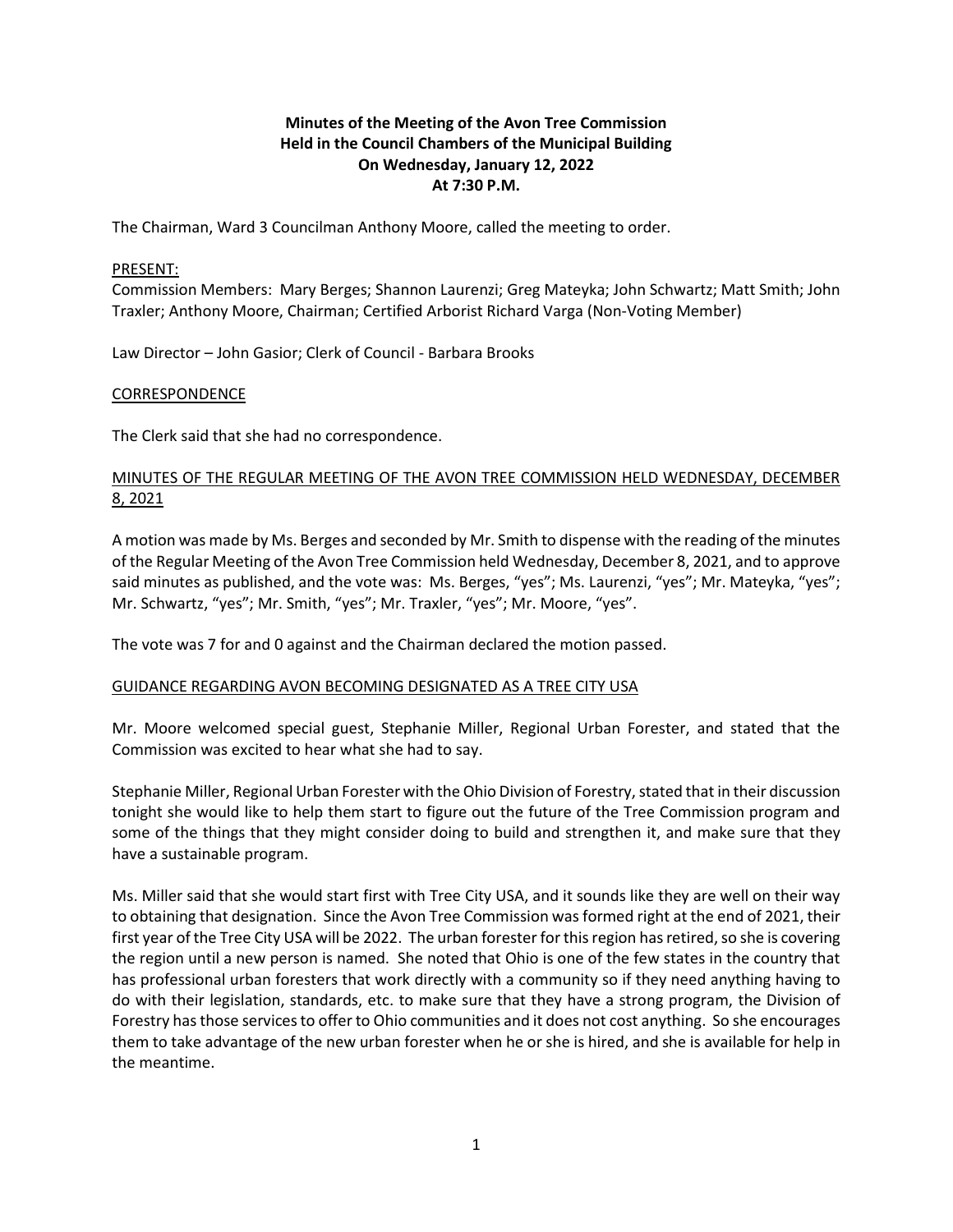Ms. Miller stated that the Division also has educational opportunities that she hopes they will take advantage of this spring. Every year Tree City USA communities host an awards program and that is a great opportunity to see what everybody else is doing, rub shoulders with other politicians, elected officials, and tree commissioners, and most importantly to celebrate you and your work and to get your award in person. So even though Avon is not a Tree City for 2021, you will probably receive an invitation for that so go if you can. It is probably going to be in May this year. Then also, there is the Tree Commission Academy, and the North Coast Urban Forestry Conference, which is a great conference on more timely topics. Our Tree Commission Academy is the core class for tree commissioners and elected officials to help you get all your things together and get everybody on the same page so that you can figure out what program is going to be best for Avon. That Academy is going to be delayed a little bit because we are waiting on the new urban forester and the position needs to be posted. Once that is up and going make sure that you are on the urban forester's email list and you get notices and go to those events. And again, most importantly, the most valuable thing that we offer is direct assistance to you. We come to you and we help you on your turf. So if you need a second opinion on a tree, or help with a tree risk assessment program, or a sidewalk issue, that is why the urban foresters are there and she hopes that they take advantage of their services.

Ms. Berges asked if the urban forester also helps with grant applications and letting us know what funding sources are out there and Ms. Miller said, yes, and the Division of Forestry has grants every once in awhile and will let you know about them. What is different about their grants is that they are not based on need; they are based on a community's capacity to show that they have a comprehensive urban forestry program. We know that trees are going to live when you have everything in place to make sure that they are cared for properly. And so grants are weighted to communities that have a Tree Commission, a tree ordinance, and a budget, but also are able to show us in that application that they know what they are talking about and it is pretty easy to tell who does not. Another thing that we have found the last couple of grant rounds is that every awarded community has had a Tree Commission Academy graduate. So as soon as the Academy is available, all of you get in there; it will be well worth your time. There is no program like it in the world. It is unique to Ohio; we developed it here. It won an international award its first year out because it was so different. So that would be what she would suggest because when you have that education base and you work with that urban forester, then you will be ready and it shows in the grant application.

Mr. Varga thanked Ms. Miller for coming tonight and said they appreciated it. He asked her to talk about the Tree City USA growth award activity and what activities they should be looking at. Why should we look for those awards or how do those relate to us being more of a Tree City? Ms. Miller said that she wanted to preface that by saying that they do not push Tree City USA in Ohio although we have led the nation in the number of Tree Cities for almost the entirety of the program. We see it as a natural progression for every community that is doing what they should be doing anyway. There are four basic things to be a Tree City: a Tree Commission that is active and meets at least six times a year; a tree ordinance; a \$2.00 per capita investment in your trees somehow; and an Arbor Day celebration, with a proclamation for that. So those are four very basic things that really every community in the whole country should be doing anyway. The growth award is something over and above that and her philosophy always is to identify what you need in your community and do it, and you will have a growth award every single year because everybody needs to do something to improve their program all the time. Do not do something for the sake of getting the growth award but do something for the sake of improving Avon's urban forestry program. It might be updating your tree ordinance, or something as simple as filling a vacancy on the Tree Commission or expanding the Tree Commission. It can be how you use your wood waste – keeping it in town for mulch for example. So there are lots of different things and really if you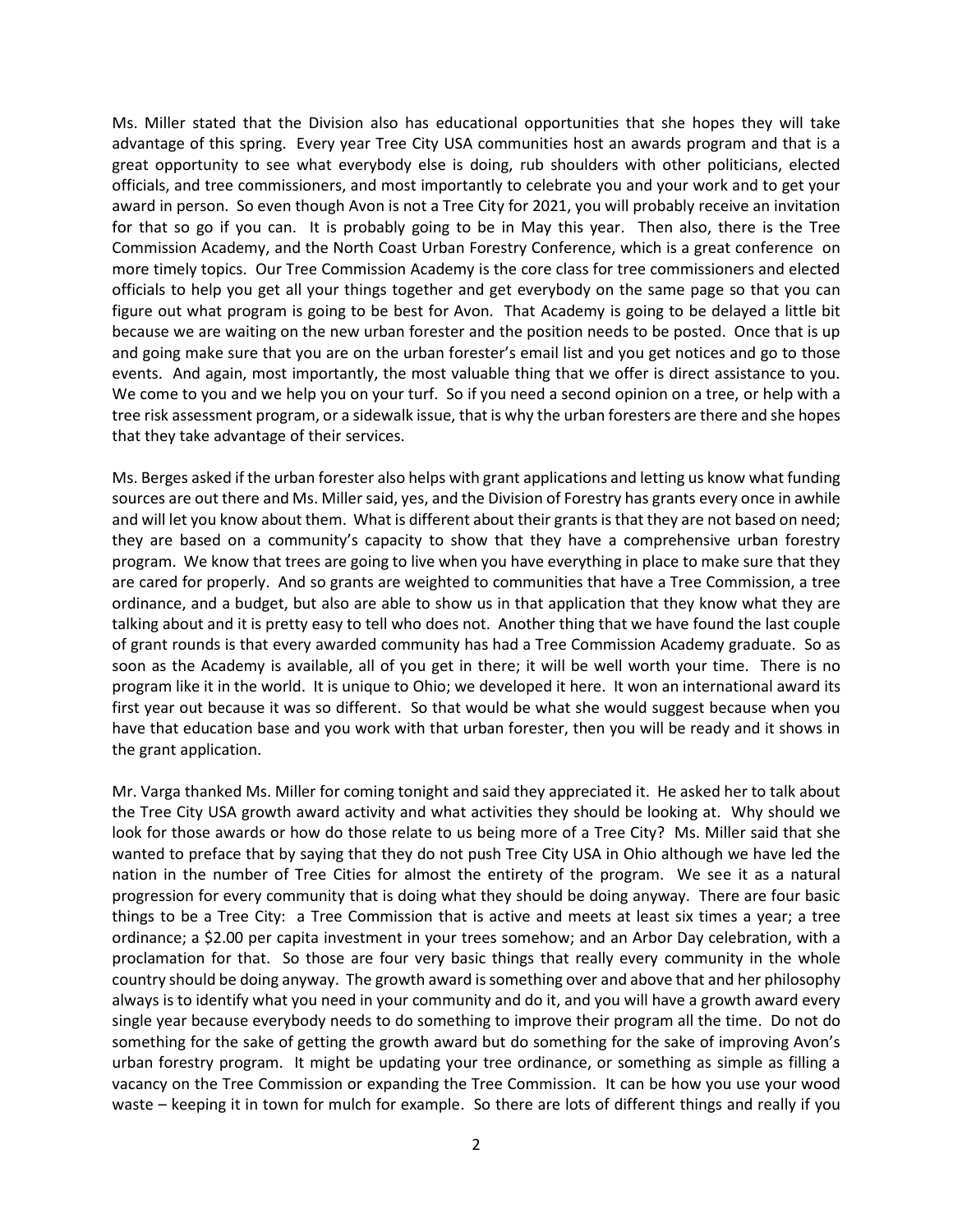are doing your urban forestry program and trying to improve your program you will get a growth award every single year.

Mr. Varga stated that he signed up for a grant writing seminar at Holden Arboretum and that takes place on January 20<sup>th</sup>. Ms. Miller said that is a really great thing for him to go to. One of the things that they saw with their last round of grants were a lot of grants that were obviously written by grant writers, with no input from the Tree Commissions so they did not get grants because they did not know what they were talking about. So on your grant application, make sure that there is input from the Tree Commission and that they are well invested in it. So Mr. Varga going to that seminar will be really valuable. And we have talked primarily on the grants that we offer but occasionally there are other urban forestry things out there and each urban forester has an email list. So when the new urban forester gets on staff, make sure that you sign up for those emails because that is their primary means of getting grant notices out as well as news, and notices of conferences, etc.

Mr. Schwartz asked what type of grants the Division of Forestry has historically offered and Ms. Miller said that almost all of their grants have been tree planting grants because that is what the agencies that give them money find to be the easiest. However, they are always trying to get funding to do management grants because they all think in the Division of Forestry that that would go a lot further with a lot of communities because many times we have trees that need care before we should be planting new trees. When communities ask her what they can do to help get that going, she tells them to contact their Congress representatives and tell them they want management grants from the Division of Forestry, not all tree-planting grants.

Mr. Moore asked if there was a limit to the number of grants or are there certain grants that we should be going after first? Ms. Miller responded that she would strongly discourage them from their program relying on grants. What we have seen historically is that the strongest urban forestry programs are those that invest from home because then you have a stake in it and what happens. Many times, with the tree planting grants, trees are being planted that then cannot be taken care of and it takes away from grant money for maintenance that is needed on other trees. And so when there are grants, what you really should be doing is saying, do we even need this one? What is our need? And that is where you might begin as a Tree Commission, just to determine what your needs are here in Avon. For instance, you may see that you have a lot of aged trees that need a risk assessment, or see the problem ones that need to come down, or plan a pruning cycle. So you can ask yourselves if a planting grant is a good thing for you right now when you really should be investing your funds in this maintenance. So she encouraged the Commission to identify what their needs are, get those in writing and when they need that extra money to help fulfill and meet their goals, then that is when they go for a grant.

Ms. Miller said, and one of the things that they do a lot of is holding young tree training classes, which is critically important today. What that is, is training young trees so that they have proper architecture going into maturity. That is not something that historically has been done a lot in the United States and we have paid for it. We have a lot of communities in Northwest Ohio that have a lot of giant old silver maples with multiple stems in the crown that are vulnerable to storm damage and with increasing climate change risk and the fluctuation of storms that we know are already coming, we are having a lot more damage to those trees. With young tree training, that is preventable; poor architecture is preventable. So if you are going to plant trees you need to have a plan in place to get in them every couple of years for the first 15 years and do young tree training. So get to one of our free classes and learn how to do it, make sure you have people with good tools where there is time to do it. It does not take much time and it is a wise investment because FEMA does not want to pay for tree failures on trees that were not taken care of and insurance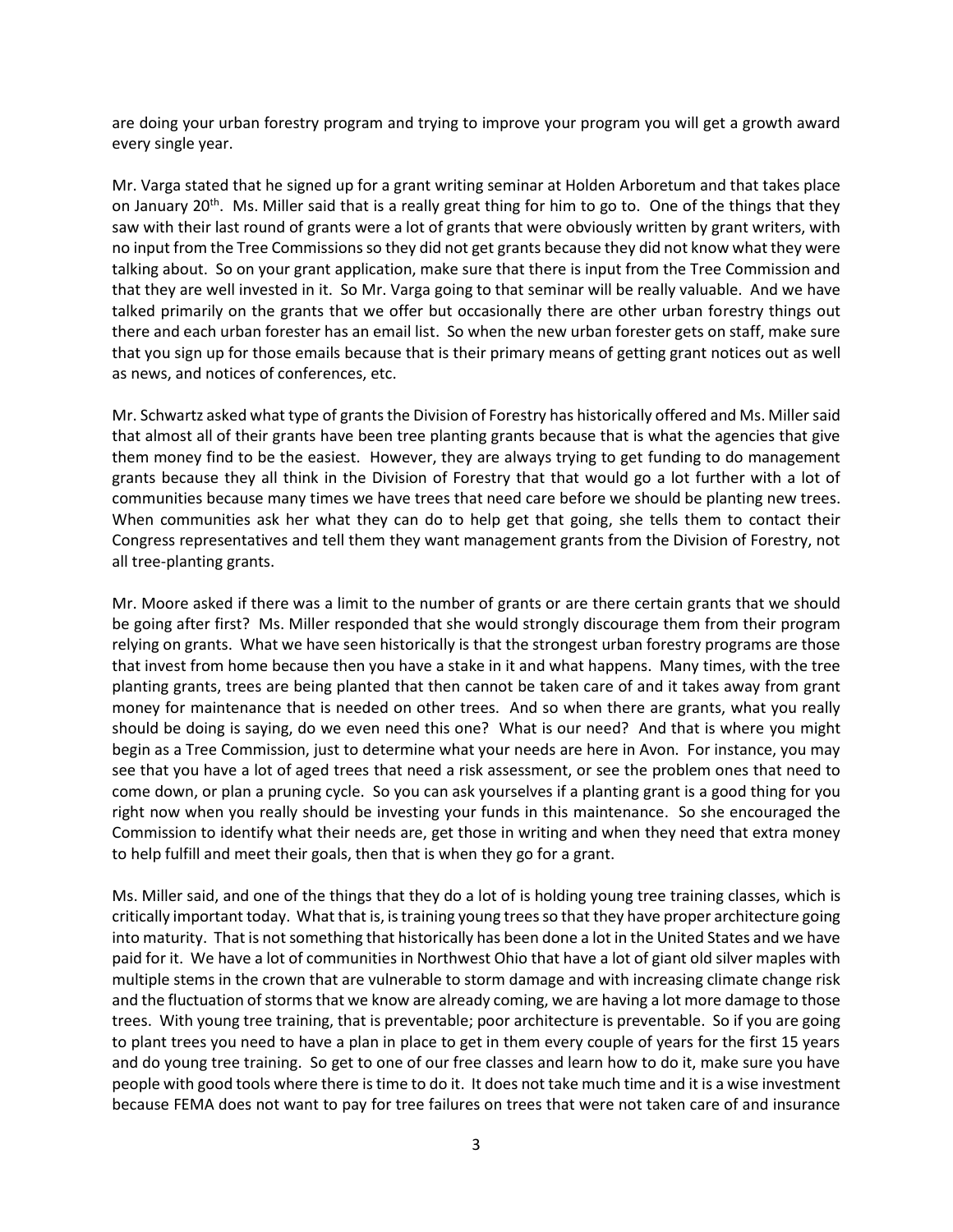companies do not want to be paying on that either. We are going to see less and less of insurance companies paying for predictable failures and a predictable failure is a tree that was not trained and has the architecture that is going to cause it to fall apart. So that is an important piece to look into. Learn how to train young trees and only plant what you can care for.

Mr. Gasior said that he wanted to ask Ms. Miller about the \$2.00 per capita requirement, which in the case of the City of Avon with a population of almost 25,000, would be \$50,000. How does that expenditure work over the course of the year? Do we have to exhaust that entire amount that we have appropriated or do we have to maintain that \$50,000 every year. Maybe we spend \$25,000 of it in 2022, then we replenish it to \$50,000 in 2023. How does that whole thing work? Ms. Miller said to be a Tree City USA, you need to have spent at least \$2.00 per capita. Mr. Gasior said so we have to spend it all and Ms. Miller said, yes, you need to show that. Your volunteer time and your staff time is calculated into that so if you have staff that are doing tree work, that goes towards your \$2.00. Mr. Gasior asked about those who serve without compensation, such as the Tree Commission here. Ms. Miller said, right, it still calculates out to about \$25.00 an hour for all their time. So when you are here meeting or going to training, or out inspecting a tree, having field time together, etc., keep track of that because that will go toward it too. So it is not unusual for a community to not have a full \$2.00 per capita budget that they spend every year, but they need to be able to show that they had a \$2.00 per capita investment into their tree program each year. And as far as how you spend that, going back to goals and priorities, focus on the priorities so that if you have a tree risk issue, put as much of that money toward that the first few years and then get those mature trees in shape. Your lowest priority is always tree planting. Mr. Gasior then asked what is the interplay with the grant money that you may receive that is obviously over and above. Ms. Miller said that would all count toward your budget. Mr. Gasior said, so if you got a \$10,000 grant, you have time and effort put into obtaining the grant but you are not actually spending your money anymore, you are spending the grant money. Ms. Miller noted that all of their grants are 50/50; if you have a \$10,000 grant, you are spending \$20,000. Mr. Gasior said, but that total amount of \$20,000 goes toward that \$50,000. Ms. Miller said, yes.

Mr. Smith asked about the City of Avon service of cuide chipping of branches. The City crew is getting paid but does that service count for the \$2.00 per capita? Ms. Miller answered that wood and leaf pickup, wood processing, etc. is maxed at 20% of your total budget. That service is a combination of urban forestry and street maintenance – getting the leaves and branches off the street, etc. so, yes, it would be 20%. Ms. Miller added that that \$2.00 per capita is always the easiest requirement for communities to meet because you are either investing it in preventive work or you are cleaning up the mess from not doing it. Mr. Smith asked if that money would send them to workshops, etc. and Ms. Miller said, yes, so if the City is paying for them to go to a workshop it can go toward that or if they are paying for it out of their own pockets, it can all go toward that because it is an investment in their program.

Mr. Varga said he had a list of expenses to consider and he would give copies of that to everybody. We have insect control, staking, mulching, dead tree removal, stump removal, pruning by City employees, equipment purchases, etc. There is a litany of things that we can use towards that \$50,000. Ms. Miller said, and she may be able to help prioritize that. She said, again, the number 1 priority is always planning, number 2 is risk mitigation, number 3 is young tree training, and number 4 is mature tree pruning on a routine basis. There is very little of Insect and disease spraying management; you should not be fertilizing trees or spraying them for bugs, etc. Always start from the from the top so you may spend the first couple of years just doing risk mitigation and that is fine; you do not have to plant a single tree to be a Tree City USA. You just need to be investing in what you need and that is where we as urban foresters can help you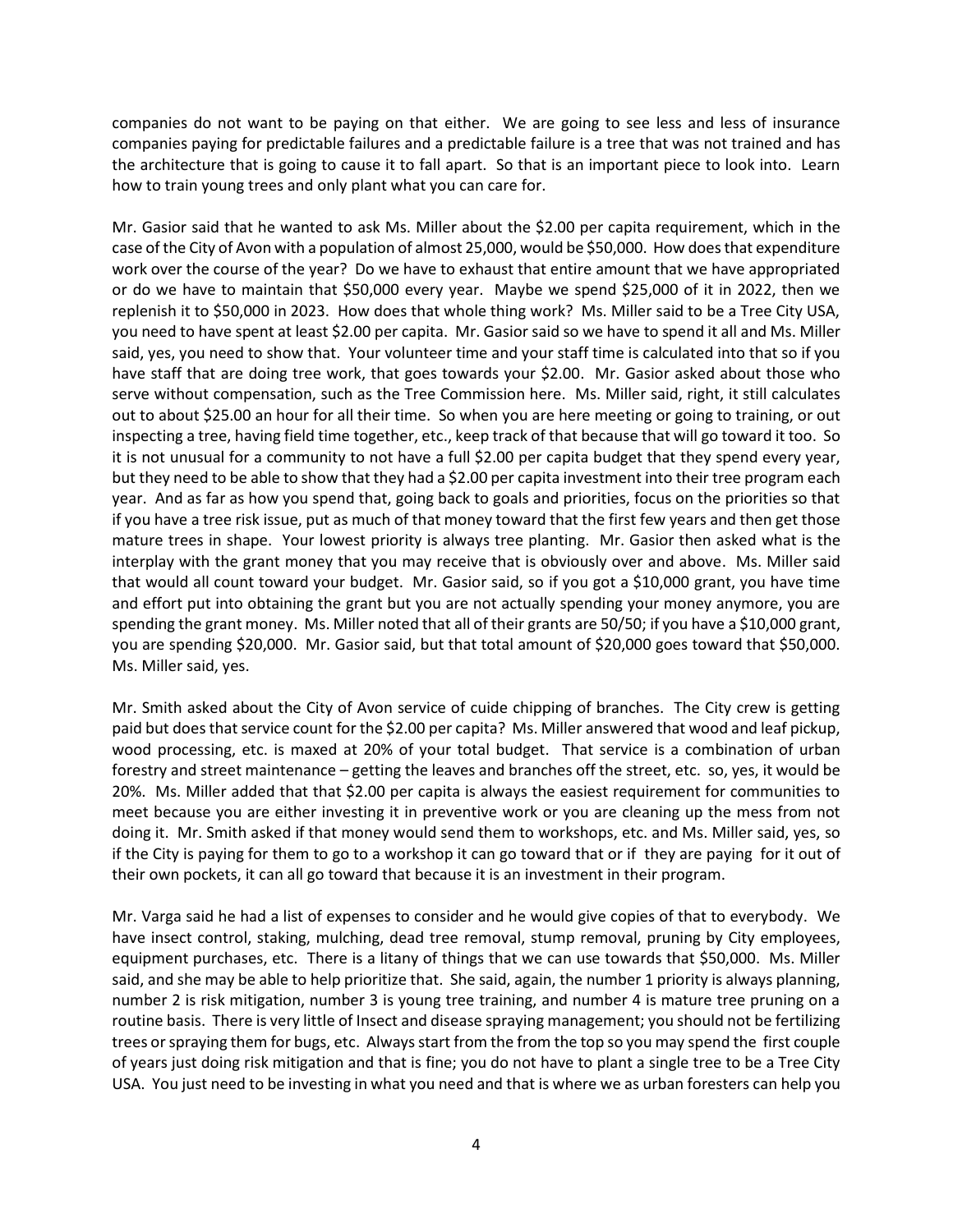identify some of that. You are very fortunate to have a tree risk assessment qualified arborist here in Mr. Varga so you will be able to stretch your dollars a lot more.

Mr. Mateyka asked where Ms. Miller saw Arbor Day as a priority. Arbor Day to him is educating children and even adults and he asked Ms. Miller how Arbor Day was celebrated in other communities. Mr. Miller responded that Arbor Day is whatever you want to make it. The only requirement is that you have a proclamation signed by the Mayor and that you have some kind of a public Arbor Day event. It can be everything from having school children together singing songs, to doing tree games, to planting a tree, to posting banners listing tree benefits, to social media blitzes, to special dedications for work that you are doing. There are some communities that tie Arbor Day into their local festival because they have a builtin audience. So you can make it whatever works for you.

Ms. Miller added that one thing that they have encouraged communities to do is to sponsor some teachers or have their schools sponsor Project Learning Tree so that teachers can incorporate that into their curriculum. She said that it is the finest environmental education program because the teacher can work it into any curriculum they are doing at all levels, so that could be something Avon can do and that could be your Arbor Day.

Ms. Laurenzi thanked Ms. Miller so much for coming out and talking to them. She had quite a drive from Findlay and they really appreciate her coming out here. Ms. Laurenzi then asked if Ms. Miller had any idea of when the new urban forester for our region would begin in that position. Ms. Miller said that the position will not be posted until probably the beginning of February and so she was guessing the soonest they will be starting is April or May but she is covering Lorain County in the meantime.

Mr. Moore also thanked Ms. Miller for coming and talking to them. This is obviously new for all of them except for Mr. Varga and he agrees with Ms. Miller that it is great to have Mr. Varga on the Tree Commission to help them. He said they are excited about Tree City USA and are looking forward to whoever is assigned to them as urban forester and having a good year. Ms. Miller said, yes, the Avon Tree Commission is on their way and she said to let her know if they needed anything.

## DISCUSSION OF TREE GRANTS AND PROGRAMS

Mr. Varga stated that he thought that they had covered most of this item already so they do not have to delve into that. As he indicated, he signed up for a grant-writing program at Holden Arboretum so he will correspond with everybody on that and let them know how it went and what is involved.

## DISCUSSION OF A "PLANT A TREE" CERTIFICATE

Mr. Varga stated that he had emailed everybody about this idea and just wanted to get some feedback. What are their thoughts about presenting to the community an opportunity to plant a tree as a memorial or to celebrate some event? The name of the person planting the tree would be on the tree and we could give them a certificate.

Ms. Berges noted that the Mayor was here and she said she thought that the Parks Department had something like that in place.

Mayor Jensen said that we do have a program in place at Northgate Park but it has not been promoted so he thought that this may be another thing to partner with the Tree Commission and really promote it.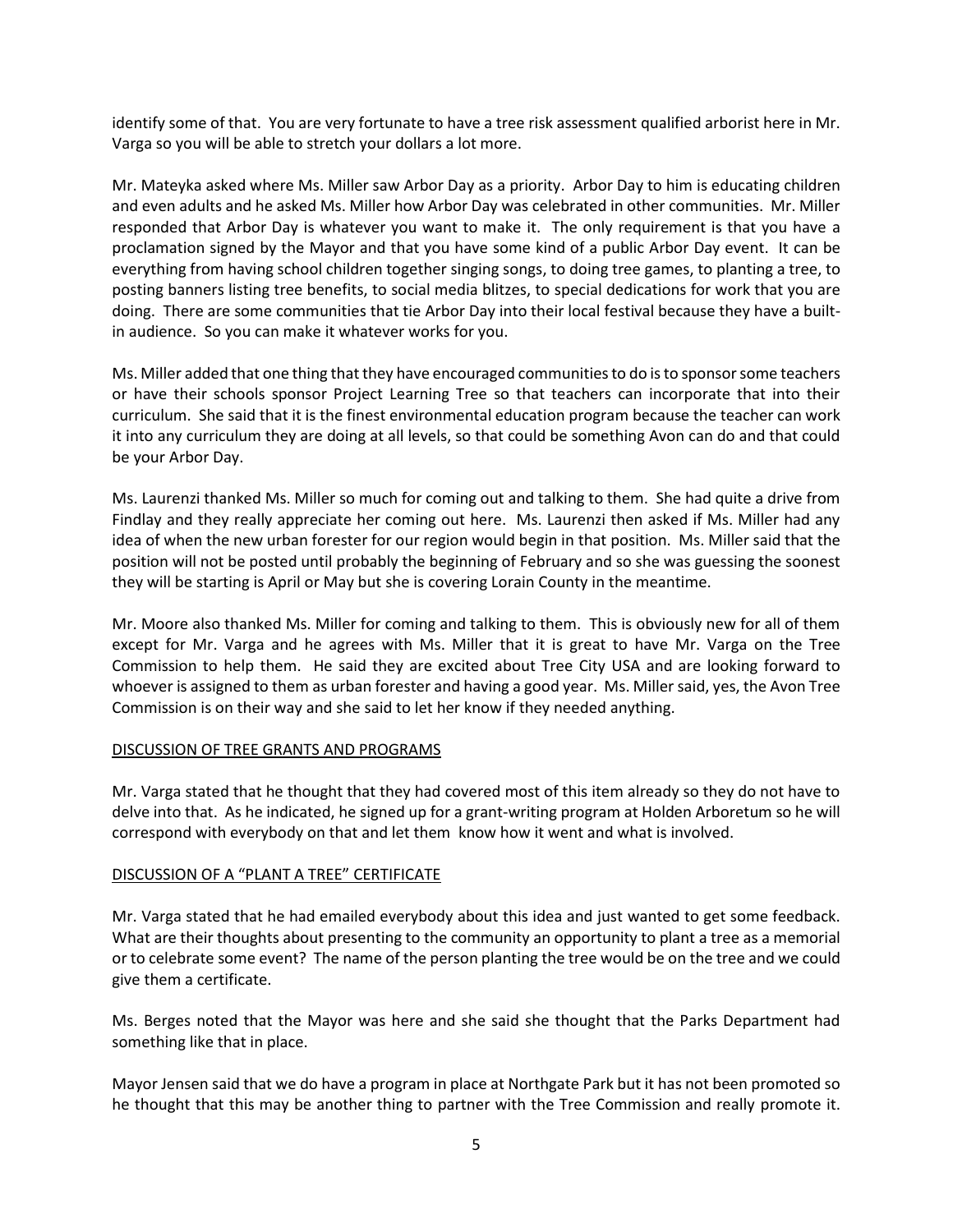The City has a newsletter that comes out every three months and an article could be written in there about this tree-planting program and also about Tree City USA and how the City is involved in that. If anybody wants to contact him to let him know, he will see about putting an article in the next newsletter. They are starting to work on it right now so the article could be either in this newsletter or one farther along. He thought that we need to make sure that we include all the activities of the Tree Commission in the newsletters so they go to every resident.

Mr. Moore said when he was thinking about Arbor Day, one thing they could do would be to invite all the folks that have planted trees as memorials, etc. and to recognize them in some way. He wondered if that would be workable for Arbor Day. Mr. Varga said, yes, and he added that it could also be a recognition of some group or a team that won a championship or whatever. That way they can remember that they won this championship and have the certificate and have a plaque on the tree. There are so many areas that we can look at to expand this. Mr. Smith said, and possibly the Tree Commission could use the per capita money to select a citizen or a team, whatever, and pay for a tree and photo, etc.

Ms. Berges said that she thought it was a great idea for the certificate and planting the tree, and she asked if we would charge the resident for the tree; would there be a certain fee? Mr. Varga said, yes, and we could distinguish it where if they want to plant a sapling or a larger tree, we can give some different prices. We will give them the option as long as they want to pay for it.

Ms. Laurenzi asked how they thought the best way was to determine what the needs are in the City. She said that Ms. Miller had said to make up some type of list, kind of following the Division of Forestry's first four most important things. How do we determine what is the best thing on that list, or one or two things to really focus on for 2022?

Mr. Varga stated that he has already gone around to certain parks and started to mark for removal, trees that are definitely dying or already dead so we have already started that particular aspect. We are working on trees right now that could cause a problem so that is first and foremost. These are trees that are in critical condition and might cause some damage to a house, to a walkway, or to somebody in the park, etc. So we have started that process already because as Ms. Miller indicated, that is the first step. We have to look at our larger trees first. Also, he has talked to the Streets Supt. about doing a pruning class with the City and having a couple individuals start learning how to prune properly. Ms. Laurenzi asked, so do we need to put something specific together? Is that something the Tree Commission would do or the City would do or would we get the report on all the parks first and see what trees need some attention and then move on to other public areas? Mr. Varga said, yes, that is what we are doing now; we are working on the park areas. Then for instance, somebody called Mr. Moore about a tree that was in the Metro Parks that was half rotted so we went out and looked at it and this tree was ready to fall over any minute. So that is the other thing we would do.

Mr. Moore said, in an instance like that where a tree is in Avon but it is on the Metro Parks property, we as a Commission are not going to do anything per se as far as that goes, correct? Mr. Varga said, no, and if there is an issue with a certain stand of trees because of disease or if there is an area in a park where we should consider planting trees, before taking any action, he will come back and present all that to the Tree Commission. He has only started this evaluating now so as he goes along, the Commission can give him feedback and they can go from there.

Ms. Laurenzi said so Mr. Varga was saying that he would assess the parks and the trees and then come back to the Commission and give a report and tell them what they might want to do which would help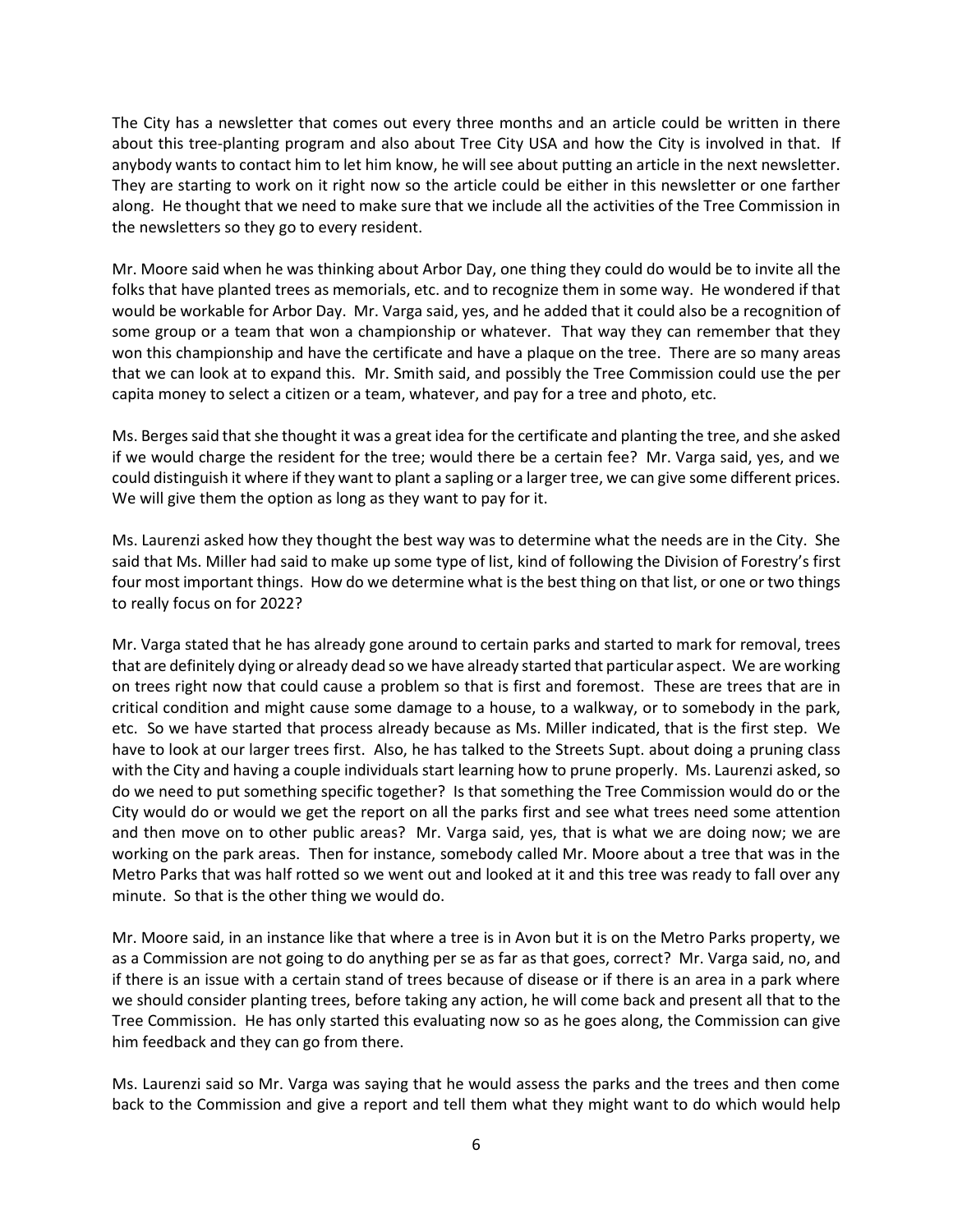with the grant planning. Mr. Varga said, no, he would email everybody so they are prepared before a meeting.

Ms. Laurenzi said, so after the parks are assessed and we come up with a plan that we can handle for 2022, or work with a plan that is going to take a couple of years, what are the next areas after parks? Mr. Varga stated that the City has been purchasing a lot of property for parkland so we need to focus on that. Ms. Laurenzi said, so he was saying the focus would be parks and other City property.

Ms. Berges said that Mr. Varga mentioned training some of the Service Dept. employees on pruning trees which she thought was great because as Ms. Miller was talking about the fact that it is not just planting the trees but it is maintaining them, pruning them, and training the young trees, Ms. Berges was wondering if our Service Dept. knew how to do all that. So it sounds like Mr. Varga is taking steps to make sure because the other part of it is if we do this memorial tree planting for example, and we have a lot of people who are enthusiastically buying trees for the City to plant, then they want their trees maintained so that also has an impact on the Service Dept and their employees. So she was glad to hear about the pruning class.

Mr. Smith noted that there is a never-ending problem of trees falling down in all the ditches and creeks, and brush growing up in the ditches, and this all needs to be cleared to combat stormwater runoff and flooding. So that could be another aspect of the Tree Commission.

Ms. Laurenzi asked if they thought all this work is something the City of Avon is going to be able to handle with the Service Dept. or are we going to need to bring in a company to do some or all of it? Mr. Varga said that he was not sure right now, until we get enough information and data. There are other cities that will call in sub-contractors but for right now, it would be easier for us to have a couple people on the City staff that can do some intermediate pruning just to keep things under control.

Mr. Traxler stated that, in regard to the tree lawns in Avon, most of the homes are relatively new and he asked if there was much of a problem with trees that are overgrown. Mr. Varga said, no, but there are situations where they need to be pruned properly. Mr. Traxler asked what Mr. Varga would propose? Would he go to a Homeowners Association about this? Mr. Varga said, yes, he would go to the Homeowners Association and right now he has scheduled meetings with two Associations to talk to them about trees and there again, when he talks to these HOAs, he would bring any questions that he has, back to the Tree Commission. He noted that he was just starting this so he does not know how it is going to go right now but hopefully in another couple months, he will be more acquainted with everything and be able to report to the Commission.

Mr. Moore asked if our Service Dept. is going to be able to handle doing the pruning, etc. with everything they have going on? Even if they get some training, is it something that they will be able to handle? Mayor Jensen said that the knowledge that our employees have right now is with power tools, so it would have to be a whole different type of work. He thought, with the proper training, there would be an ability to do some of it and we might have to have an outside source if it is necessary. Mr. Varga has been working with the Streets Supt. and pruning would go through the Parks Dept. and we do have staff to do some of that. They would have to work with an arborist. There might be that give and take where one year we have to get some outside help and other years we can do some of it ourselves.